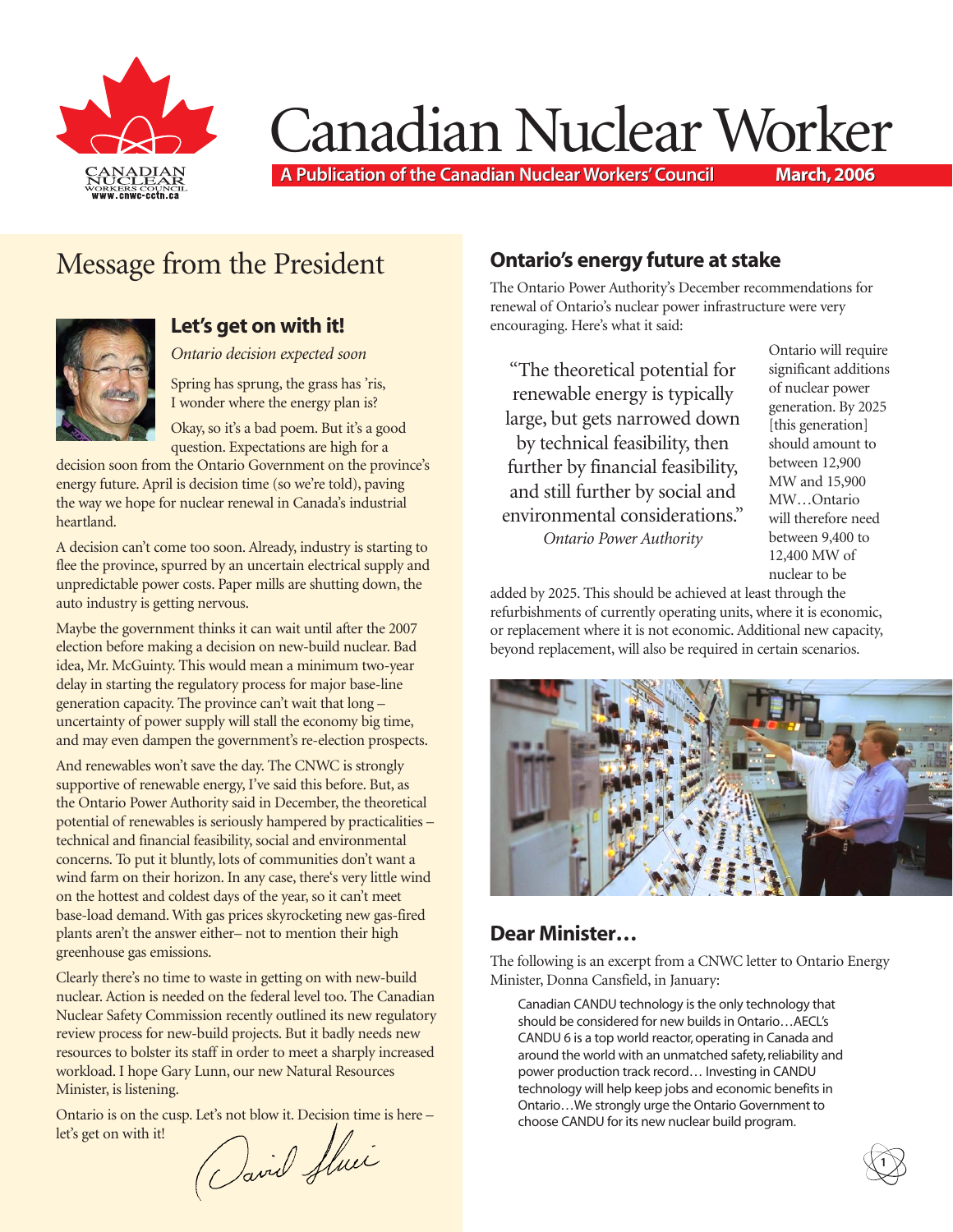#### **Lepreau prepares for refurb**

*Union media campaign made the difference*

It was a long journey of uncertainty. But members of IBEW local 37 are excited and energized now that the decision's been made to refurbish New Brunswick's only nuclear generating station at Point Lepreau.

That happy news came last summer, partly the outcome of a focused media and public relations campaign. "There's no question in my mind it had an impact," said Ross Galbraith, the Local's Assistant Business Manager, who acted as media spokesperson in the months prior to the decision. "We had a systematic approach and followed our plan. We made sure people knew the impact Lepreau has – on keeping electricity rates low and the number of people employed down there. We also worked with the stakeholders and built support in the community. We made it easy for [the government] to make the right decision."

During that period Galbraith was available to the media "day and night." Members also did a great job of writing letters to the editor and agreeing to be interviewed. As the human interest side of the story grew, the media wanted to talk to the people affected. "We had a lot of folks step up to the plate and tell their stories, he said. "That put a real face to it. It wasn't just a plant out there but real people. I really think that made the difference."

Several months later, union members are starting to ready the 640 MW plant for an 18-month shut-down in 2008-'09. It's the firstever refurb of a CANDU-6, expected to extend the reactor's life



another 25-30 years at a cost of \$1.4 billion. "We want to complete this refurb on time and on budget," said Galbraith. "That's the most important thing. We've been given an opportunity and we want to do a world class job."

*Ross Galbraith, IBEW*

A joint labour-management team is also looking at ways to enhance the plant's overall performance. For many years Point Lepreau was the number one lifetime capacity nuclear power plant in the world. "We're really serious about getting back to that," said Galbraith.

# **2nd Unit for Lepreau?**

No sooner was Point Lepreau's refurb approved, than public figures and others started musing about a 2nd unit at the New Brunswick site. A senior representative of Maritime Electric, PEI's provincial utility, said at a regional energy conference last fall that a 2nd unit might make sense, given the growing demand for power on the northeastern seaboard. Even more compelling were statements by Shawn Graham, New Brunswick's Liberal opposition leader. He wants to boost electricity exports, and suggested the province should be assessing infrastructure requirements to support a 2nd unit. "All of a sudden there's quite a buzz about building a 2nd unit," said Ross Galbraith, IBEW spokesperson at the plant. "It's an interesting development."

# **Don't hold your breath**

*Gentilly decision inches forward*

Patience is the watchword.

By all accounts, Gentilly's 700 workers are still in 'wait and see' mode regarding any final decision on refurbishment of Quebec's sole nuclear station, near Trois Rivières. The only recent progress was a recommendation to expand the plant's radioactive storage capacity to take the reactor to the end of its expected lifespan between 2010-2013. But that was almost a year ago, and it still hasn't been endorsed by the Quebec government. Public hearings by the Canadian Nuclear Safety Commission, originally planned for last fall, are still pending.

Despite the slow progress, plant workers are taking heart from their colleagues' success at Point Lepreau. There, IBEW Local 37 waged



an effective public awareness campaign last year in the lead up to New Brunswick's green-light decision on the refurb. The Gentilly group is

plotting a similar strategy but will wait until the time is right. "We want people to realize what a technological hub Gentilly is," said Stéphane Bousquet, a CNWC VP who works at Gentilly. "If it's shut down, 700 high quality jobs will just vanish to New Brunswick or Ontario."

# **Nuclear Waste Plan**

#### *Safe, secure, fair approach*

Following three years of study, Canada's Nuclear Waste Management Organization (NWMO) released its recommendations on long-term storage of spent fuel last November.

The agency's preferred option includes deep underground storage plus a long-term management approach to be phased in over 120 years. Specific recommendations include:

- centralized containment and isolation of used fuel in a deep geological repository;
- shallow underground storage of used fuel at the central site (optional interim step);
- continuous monitoring;
- potential for retrievability for an extended period; and
- an informed, willing host community.

NWMO was created under the *Nuclear Fuel Waste Act 2002* by owners of used nuclear fuel. "Our generation must assume responsibility now for the long-term management of nuclear waste," said the agency.

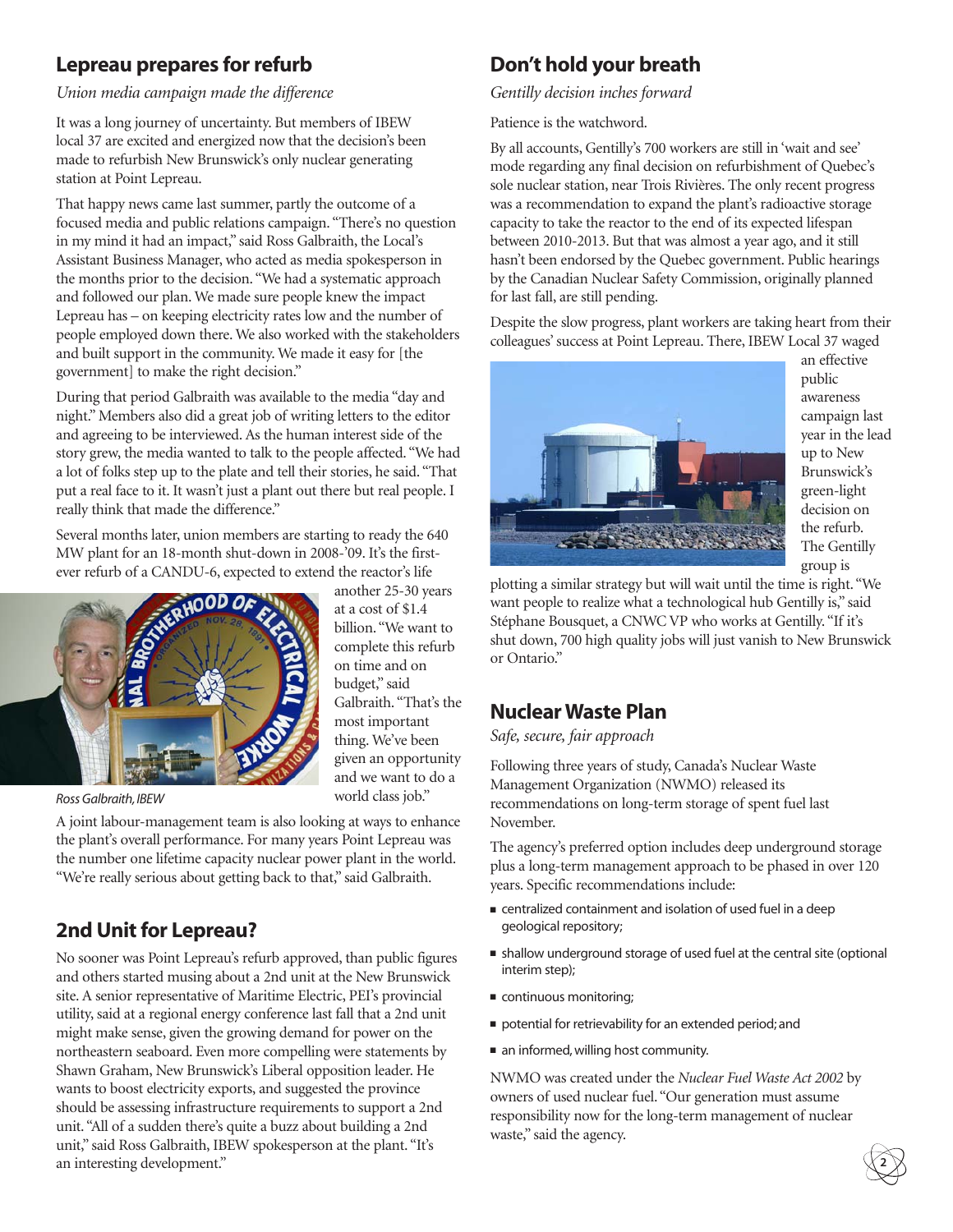

*Hon.Gary Lunn, Minister of Natural Resources*

#### **Canada's nuclear future**

*Federal minister speaks up*

With Stephen Harper's Conservatives installed in Ottawa (however tenuously), the nuclear sector is all ears, wondering what the new government's position will be on nuclear energy. For the record, the following is a statement provided by Natural Resources Minister Gary Lunn:

The Conservative government recognizes the importance of nuclear energy in Canada's past, present and future. It is a safe, reliable and efficient way of producing energy and has a significant role to play in a long-term energy framework. As the owner of Atomic Energy of Canada Limited (AECL), the federal government plays an important role in the development of the

nuclear industry in Canada and throughout the world.We believe nuclear energy will be an important part of the energy supply mix across Canada in the years ahead.

The Ontario government is in the process of determining its energy needs for the future with nuclear likely to play a major role. Ontario will be making significant capital investments in the years to come to ensure future energy needs are met. AECL is one possible bidder based on the CANDU 6 and Advanced Candu Reactor (ACR-1000). Canada is one of the largest producers of uranium in the world with most of the uranium mining done in Saskatchewan. Canada can, and will be a major player on the world energy scene. Canadians will decide how we move forward in the future.

#### **New Minister worked in mines, construction trades**

Canada's new Natural Resources Minister, Hon. Gary Lunn, is responsible, among other things, for Atomic Energy of Canada Ltd. (AECL) and national energy strategy. He was first elected in 1997 as a member of the Reform Party (later the Canadian Alliance) and represents Saanich-Gulf Islands in B.C. Mr. Lunn is a lawyer who has served as revenue and international trade critics, and vice-chair of the Standing Committee for Fisheries and Oceans. He is a certified journeyman carpenter who has worked as a construction superintendent in mines throughout British Columbia and the Northwest Territories.

#### **CLC responds**

#### *Task Force looks at nuclear policy*



**Canadian Labour Congress** Congrès du travail du Canada

Seems the CLC was listening. It has convened a task force on power generation to develop a comprehensive policy on the role of coal-generated and nuclear power in Canada's energy future. Unions, whether or not they have members in power generation industries, were invited to name two reps to the Task Force, expected to complete its work by the end of the year. Several CNWC unions have named members to the task force.

#### **Voices against coal-fired closures reach fever pitch**

Listen up, Mr. McGuinty. There's a chorus of voices out there belting out the same tune. It's time to back off your wellintended but wrong-headed plan to phase out Ontario's coal-fired power plants by 2009.

This vocal throng is heard from all directions: environmentalists, unions, academics, policy wonks, business leaders, and notably, editorial writers across the province. There are many arguments but they boil down to this: Some of Ontario's coal-fired plants are among the cleanest (lowest emissions) in North America. So it makes no sense to import power from U.S. plants that are among the dirtiest. Also, Ontario needs to buy time to ramp up its base-load infrastructure, including increased nuclear capacity. Converting some coal-fired facilities to clean coal makes sense and could increase security of supply during infrastructure renewal. Some comments:

- Just 26 per cent of Ontarions strongly support closure of the coal-fired plants, an opinion poll found in January."We're not dealing with a majority decision." *SES Research-Osprey Media*
- Closing the coal stations while this province still depends on them, because of a now-dated campaign promise, would be…unwise.*Hamilton Spectator, Feb. 6, 2006*
- Ironically, the best potential for a large-scale reduction in emissions from fossil fuel plants comes in better – not less – use of coal. *National Post, Feb. 9, 2006*
- At this moment, nuclear may well be the best option to provide the kind of volume that Ontario needs…Premier Dalton McGuinty deserves credit for tackling a politically thorny issue that previous provincial administrations found too hot to handle.*Ottawa Citizen, Jan. 31, 2006*
- Prudence requires that provisions be made to ensure the availability of the Lampton units beyond the announced shutdown date.*Independent Electricity System Operator, Feb. 2006*